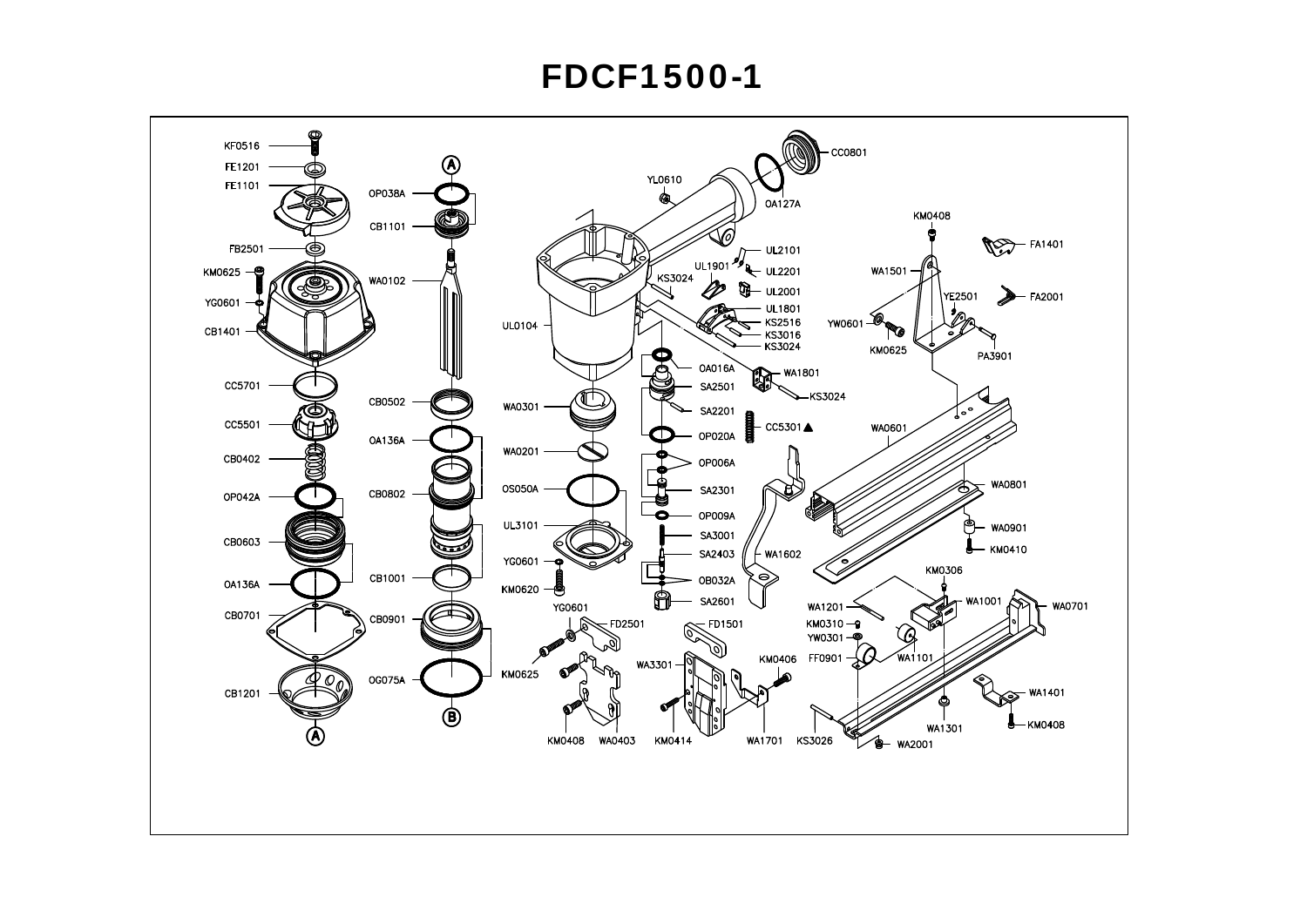## **FDCF1500-1**

| KM0414 HEX.SOC.HD.BOLT<br>UL2001<br><b>STOP PLATE</b><br>$\left\vert \text{CB0402}\right\vert$ COMPRESSION<br>$M4 \times 0.7 - 14L$<br><b>SPRING</b><br>CB0502 CYLINDER RING<br>KM0620 HEX.SOC.HD.BOLT<br>UL2101<br>SPRING<br>M6×1.0-20L<br>CB0603 HEAD VALVE<br>KM0625 HEX.SOC.HD.BOLT<br>UL2201<br><b>SPRING</b><br>M6×1.0-25L<br><b>PISTON</b><br>$CB0701$ CAP SEAL<br>$KS2516$ SPRING PIN<br><b>BOTTOM PLATE</b><br>UL3101<br>$\oint 2.5 - 16L$<br>ASSY.<br>CB0802 CYLINDER<br>$KS3016$ SPRING PIN<br>WA0102<br><b>DRIVER</b><br>$\oint$ 3- 16L<br>CB0901 CYLINDER RING<br>KS3024 SPRING PIN<br>WA0201<br><b>BUMPER PLATE</b><br>$\oint$ 3- 24L<br>CB1001 CHECK SEAL<br>KS3026 SPRING PIN<br><b>BUMPER</b><br>WA0301<br>$\oint 3 - 26L$<br>CB1101 MAIN PISTON<br>1   OA016A   O-RING<br>WA0403<br>$\frac{1}{2}$<br>ARP568-016<br>COVER PLATE(B)<br>$CB1201$ COLLAR<br>$1$ OA127A O-RING<br>WA0601<br>MAGAZINE CAP<br>$\frac{1}{2}$<br>ARP568-127<br>$CB1401$ CYLINDER CAP<br>$1$ OA136A O-RING<br>MAGAZINE ASSY.<br>WA0701<br>$\frac{1}{2}$<br>ARP568-136<br>CC0801 END CAP<br>OB032A O-RING<br>LAMELLA<br>WA0801<br>$\frac{1}{2}$<br>$2.5 \times 1.4$<br>SCORRIMENTO<br>CC5501 PISTON STOP<br>OG075A O-RING<br>G75<br>WA0901<br><b>FIXED SET</b><br>$\mathbf{1}$<br>______<br>CC5701 SPACER<br>OP006A O-RING<br>WA1001<br><b>PUSHER</b><br>$\frac{1}{2}$<br><b>Contract Contract</b><br>FA1401 LATCH<br>OP009A O-RING<br>ROLLER<br>WA1101<br>$\mathbf{1}$<br>FA2001 LATCH SPRING<br>$OP020A$ O-RING<br>WA1201<br>NEEDLE ROLLER<br>P20<br>$\sim$ 1<br>FB2501 SEAL<br>OP038A   O-RING<br>P38<br><b>NEEDLE SET</b><br>WA1301<br>$\frac{1}{2}$<br>P42<br><b>MAGAZINE</b><br>FD1501 SPACER<br>OP042A O-RING<br>WA1401<br>$\sim$ 1<br>RETAINER<br>FD2501 COVER PLATE(/<br>WA1501<br>$1$   OS050A   O-RING<br>S50 —<br>  SUPPORT<br>$\frac{1}{2}$<br>$F E1101$ EXHAUST CAP<br>1 PA3901 LATCH PIN<br>WA1602<br><b>SAFETY</b><br>$\sim$ 1<br>FE1201 EXHAUST CAP<br>$S_A2201$ STOP PIN<br>WA1701<br>  SAFETY GUIDE<br>$\frac{1}{2}$<br><b>RING</b><br>FF0901 PUSHER SPRING<br>SA2301 PILOT VALVE<br><b>SAFETY GUIDE</b><br>WA1801<br>FK2201 SAFETY SPRING<br>SA2403   TRIGGER VALVE STEM<br>WA2001<br>SPRING SEAT<br>$\frac{1}{2}$<br>$\overline{\text{KF}}$ 0516   BUTTON HD.BOLT   M5×0.8-16L<br>SA2501   TRIGGER VALVE SEAT<br>WA3301<br><b>GUIDE PLATE</b><br>$\frac{1}{2}$<br>$\overline{\text{KM}}$ 0306   HEX.SOC.HD.BOLT   M3x0.5- 6L<br>SA2601 INNER VALVE SEAT<br><b>E-RING</b><br>YE2501<br>$\frac{1}{2}$<br>$\oint 2.5$<br>$\overline{\text{KM}}$ 0310   HEX.SOC.HD.BOLT   M3×0.5-10L<br>10<br>SA3001 SPRING<br>YG0601<br><b>SPRING WASHER</b><br>Ф6.<br>$\overline{\text{KM}}$ 0406   HEX.SOC.HD.BOLT   M4 $\texttt{x}$ 0.7-6L<br>$UL0104$ BODY<br>YL0610<br>LOCK NUT<br>$M6\times1.0$<br>$KM0408$ HEX.SOC.HD.BOLT $M4 \times 0.7 - 8$ L<br>YW0301<br>8 UL1801 TRIGGER<br><b>FLAT WASHER</b><br>$\mathbf{1}$<br>YW0601<br><b>FLAT WASHER</b> | Part_No | Description | Spec | Part_No | Description | <b>Spec</b> | Part No | Description | Spec | $Q'$ ty |
|------------------------------------------------------------------------------------------------------------------------------------------------------------------------------------------------------------------------------------------------------------------------------------------------------------------------------------------------------------------------------------------------------------------------------------------------------------------------------------------------------------------------------------------------------------------------------------------------------------------------------------------------------------------------------------------------------------------------------------------------------------------------------------------------------------------------------------------------------------------------------------------------------------------------------------------------------------------------------------------------------------------------------------------------------------------------------------------------------------------------------------------------------------------------------------------------------------------------------------------------------------------------------------------------------------------------------------------------------------------------------------------------------------------------------------------------------------------------------------------------------------------------------------------------------------------------------------------------------------------------------------------------------------------------------------------------------------------------------------------------------------------------------------------------------------------------------------------------------------------------------------------------------------------------------------------------------------------------------------------------------------------------------------------------------------------------------------------------------------------------------------------------------------------------------------------------------------------------------------------------------------------------------------------------------------------------------------------------------------------------------------------------------------------------------------------------------------------------------------------------------------------------------------------------------------------------------------------------------------------------------------------------------------------------------------------------------------------------------------------------------------------------------------------------------------------------------------------------------------------------------------------------------------------------------------------------------|---------|-------------|------|---------|-------------|-------------|---------|-------------|------|---------|
|                                                                                                                                                                                                                                                                                                                                                                                                                                                                                                                                                                                                                                                                                                                                                                                                                                                                                                                                                                                                                                                                                                                                                                                                                                                                                                                                                                                                                                                                                                                                                                                                                                                                                                                                                                                                                                                                                                                                                                                                                                                                                                                                                                                                                                                                                                                                                                                                                                                                                                                                                                                                                                                                                                                                                                                                                                                                                                                                                      |         |             |      |         |             |             |         |             |      |         |
|                                                                                                                                                                                                                                                                                                                                                                                                                                                                                                                                                                                                                                                                                                                                                                                                                                                                                                                                                                                                                                                                                                                                                                                                                                                                                                                                                                                                                                                                                                                                                                                                                                                                                                                                                                                                                                                                                                                                                                                                                                                                                                                                                                                                                                                                                                                                                                                                                                                                                                                                                                                                                                                                                                                                                                                                                                                                                                                                                      |         |             |      |         |             |             |         |             |      |         |
|                                                                                                                                                                                                                                                                                                                                                                                                                                                                                                                                                                                                                                                                                                                                                                                                                                                                                                                                                                                                                                                                                                                                                                                                                                                                                                                                                                                                                                                                                                                                                                                                                                                                                                                                                                                                                                                                                                                                                                                                                                                                                                                                                                                                                                                                                                                                                                                                                                                                                                                                                                                                                                                                                                                                                                                                                                                                                                                                                      |         |             |      |         |             |             |         |             |      |         |
|                                                                                                                                                                                                                                                                                                                                                                                                                                                                                                                                                                                                                                                                                                                                                                                                                                                                                                                                                                                                                                                                                                                                                                                                                                                                                                                                                                                                                                                                                                                                                                                                                                                                                                                                                                                                                                                                                                                                                                                                                                                                                                                                                                                                                                                                                                                                                                                                                                                                                                                                                                                                                                                                                                                                                                                                                                                                                                                                                      |         |             |      |         |             |             |         |             |      |         |
|                                                                                                                                                                                                                                                                                                                                                                                                                                                                                                                                                                                                                                                                                                                                                                                                                                                                                                                                                                                                                                                                                                                                                                                                                                                                                                                                                                                                                                                                                                                                                                                                                                                                                                                                                                                                                                                                                                                                                                                                                                                                                                                                                                                                                                                                                                                                                                                                                                                                                                                                                                                                                                                                                                                                                                                                                                                                                                                                                      |         |             |      |         |             |             |         |             |      |         |
|                                                                                                                                                                                                                                                                                                                                                                                                                                                                                                                                                                                                                                                                                                                                                                                                                                                                                                                                                                                                                                                                                                                                                                                                                                                                                                                                                                                                                                                                                                                                                                                                                                                                                                                                                                                                                                                                                                                                                                                                                                                                                                                                                                                                                                                                                                                                                                                                                                                                                                                                                                                                                                                                                                                                                                                                                                                                                                                                                      |         |             |      |         |             |             |         |             |      |         |
|                                                                                                                                                                                                                                                                                                                                                                                                                                                                                                                                                                                                                                                                                                                                                                                                                                                                                                                                                                                                                                                                                                                                                                                                                                                                                                                                                                                                                                                                                                                                                                                                                                                                                                                                                                                                                                                                                                                                                                                                                                                                                                                                                                                                                                                                                                                                                                                                                                                                                                                                                                                                                                                                                                                                                                                                                                                                                                                                                      |         |             |      |         |             |             |         |             |      |         |
|                                                                                                                                                                                                                                                                                                                                                                                                                                                                                                                                                                                                                                                                                                                                                                                                                                                                                                                                                                                                                                                                                                                                                                                                                                                                                                                                                                                                                                                                                                                                                                                                                                                                                                                                                                                                                                                                                                                                                                                                                                                                                                                                                                                                                                                                                                                                                                                                                                                                                                                                                                                                                                                                                                                                                                                                                                                                                                                                                      |         |             |      |         |             |             |         |             |      |         |
|                                                                                                                                                                                                                                                                                                                                                                                                                                                                                                                                                                                                                                                                                                                                                                                                                                                                                                                                                                                                                                                                                                                                                                                                                                                                                                                                                                                                                                                                                                                                                                                                                                                                                                                                                                                                                                                                                                                                                                                                                                                                                                                                                                                                                                                                                                                                                                                                                                                                                                                                                                                                                                                                                                                                                                                                                                                                                                                                                      |         |             |      |         |             |             |         |             |      |         |
|                                                                                                                                                                                                                                                                                                                                                                                                                                                                                                                                                                                                                                                                                                                                                                                                                                                                                                                                                                                                                                                                                                                                                                                                                                                                                                                                                                                                                                                                                                                                                                                                                                                                                                                                                                                                                                                                                                                                                                                                                                                                                                                                                                                                                                                                                                                                                                                                                                                                                                                                                                                                                                                                                                                                                                                                                                                                                                                                                      |         |             |      |         |             |             |         |             |      |         |
|                                                                                                                                                                                                                                                                                                                                                                                                                                                                                                                                                                                                                                                                                                                                                                                                                                                                                                                                                                                                                                                                                                                                                                                                                                                                                                                                                                                                                                                                                                                                                                                                                                                                                                                                                                                                                                                                                                                                                                                                                                                                                                                                                                                                                                                                                                                                                                                                                                                                                                                                                                                                                                                                                                                                                                                                                                                                                                                                                      |         |             |      |         |             |             |         |             |      |         |
|                                                                                                                                                                                                                                                                                                                                                                                                                                                                                                                                                                                                                                                                                                                                                                                                                                                                                                                                                                                                                                                                                                                                                                                                                                                                                                                                                                                                                                                                                                                                                                                                                                                                                                                                                                                                                                                                                                                                                                                                                                                                                                                                                                                                                                                                                                                                                                                                                                                                                                                                                                                                                                                                                                                                                                                                                                                                                                                                                      |         |             |      |         |             |             |         |             |      |         |
|                                                                                                                                                                                                                                                                                                                                                                                                                                                                                                                                                                                                                                                                                                                                                                                                                                                                                                                                                                                                                                                                                                                                                                                                                                                                                                                                                                                                                                                                                                                                                                                                                                                                                                                                                                                                                                                                                                                                                                                                                                                                                                                                                                                                                                                                                                                                                                                                                                                                                                                                                                                                                                                                                                                                                                                                                                                                                                                                                      |         |             |      |         |             |             |         |             |      |         |
|                                                                                                                                                                                                                                                                                                                                                                                                                                                                                                                                                                                                                                                                                                                                                                                                                                                                                                                                                                                                                                                                                                                                                                                                                                                                                                                                                                                                                                                                                                                                                                                                                                                                                                                                                                                                                                                                                                                                                                                                                                                                                                                                                                                                                                                                                                                                                                                                                                                                                                                                                                                                                                                                                                                                                                                                                                                                                                                                                      |         |             |      |         |             |             |         |             |      |         |
|                                                                                                                                                                                                                                                                                                                                                                                                                                                                                                                                                                                                                                                                                                                                                                                                                                                                                                                                                                                                                                                                                                                                                                                                                                                                                                                                                                                                                                                                                                                                                                                                                                                                                                                                                                                                                                                                                                                                                                                                                                                                                                                                                                                                                                                                                                                                                                                                                                                                                                                                                                                                                                                                                                                                                                                                                                                                                                                                                      |         |             |      |         |             |             |         |             |      |         |
|                                                                                                                                                                                                                                                                                                                                                                                                                                                                                                                                                                                                                                                                                                                                                                                                                                                                                                                                                                                                                                                                                                                                                                                                                                                                                                                                                                                                                                                                                                                                                                                                                                                                                                                                                                                                                                                                                                                                                                                                                                                                                                                                                                                                                                                                                                                                                                                                                                                                                                                                                                                                                                                                                                                                                                                                                                                                                                                                                      |         |             |      |         |             |             |         |             |      |         |
|                                                                                                                                                                                                                                                                                                                                                                                                                                                                                                                                                                                                                                                                                                                                                                                                                                                                                                                                                                                                                                                                                                                                                                                                                                                                                                                                                                                                                                                                                                                                                                                                                                                                                                                                                                                                                                                                                                                                                                                                                                                                                                                                                                                                                                                                                                                                                                                                                                                                                                                                                                                                                                                                                                                                                                                                                                                                                                                                                      |         |             |      |         |             |             |         |             |      |         |
|                                                                                                                                                                                                                                                                                                                                                                                                                                                                                                                                                                                                                                                                                                                                                                                                                                                                                                                                                                                                                                                                                                                                                                                                                                                                                                                                                                                                                                                                                                                                                                                                                                                                                                                                                                                                                                                                                                                                                                                                                                                                                                                                                                                                                                                                                                                                                                                                                                                                                                                                                                                                                                                                                                                                                                                                                                                                                                                                                      |         |             |      |         |             |             |         |             |      |         |
|                                                                                                                                                                                                                                                                                                                                                                                                                                                                                                                                                                                                                                                                                                                                                                                                                                                                                                                                                                                                                                                                                                                                                                                                                                                                                                                                                                                                                                                                                                                                                                                                                                                                                                                                                                                                                                                                                                                                                                                                                                                                                                                                                                                                                                                                                                                                                                                                                                                                                                                                                                                                                                                                                                                                                                                                                                                                                                                                                      |         |             |      |         |             |             |         |             |      |         |
|                                                                                                                                                                                                                                                                                                                                                                                                                                                                                                                                                                                                                                                                                                                                                                                                                                                                                                                                                                                                                                                                                                                                                                                                                                                                                                                                                                                                                                                                                                                                                                                                                                                                                                                                                                                                                                                                                                                                                                                                                                                                                                                                                                                                                                                                                                                                                                                                                                                                                                                                                                                                                                                                                                                                                                                                                                                                                                                                                      |         |             |      |         |             |             |         |             |      |         |
|                                                                                                                                                                                                                                                                                                                                                                                                                                                                                                                                                                                                                                                                                                                                                                                                                                                                                                                                                                                                                                                                                                                                                                                                                                                                                                                                                                                                                                                                                                                                                                                                                                                                                                                                                                                                                                                                                                                                                                                                                                                                                                                                                                                                                                                                                                                                                                                                                                                                                                                                                                                                                                                                                                                                                                                                                                                                                                                                                      |         |             |      |         |             |             |         |             |      |         |
|                                                                                                                                                                                                                                                                                                                                                                                                                                                                                                                                                                                                                                                                                                                                                                                                                                                                                                                                                                                                                                                                                                                                                                                                                                                                                                                                                                                                                                                                                                                                                                                                                                                                                                                                                                                                                                                                                                                                                                                                                                                                                                                                                                                                                                                                                                                                                                                                                                                                                                                                                                                                                                                                                                                                                                                                                                                                                                                                                      |         |             |      |         |             |             |         |             |      |         |
|                                                                                                                                                                                                                                                                                                                                                                                                                                                                                                                                                                                                                                                                                                                                                                                                                                                                                                                                                                                                                                                                                                                                                                                                                                                                                                                                                                                                                                                                                                                                                                                                                                                                                                                                                                                                                                                                                                                                                                                                                                                                                                                                                                                                                                                                                                                                                                                                                                                                                                                                                                                                                                                                                                                                                                                                                                                                                                                                                      |         |             |      |         |             |             |         |             |      |         |
|                                                                                                                                                                                                                                                                                                                                                                                                                                                                                                                                                                                                                                                                                                                                                                                                                                                                                                                                                                                                                                                                                                                                                                                                                                                                                                                                                                                                                                                                                                                                                                                                                                                                                                                                                                                                                                                                                                                                                                                                                                                                                                                                                                                                                                                                                                                                                                                                                                                                                                                                                                                                                                                                                                                                                                                                                                                                                                                                                      |         |             |      |         |             |             |         |             |      |         |
|                                                                                                                                                                                                                                                                                                                                                                                                                                                                                                                                                                                                                                                                                                                                                                                                                                                                                                                                                                                                                                                                                                                                                                                                                                                                                                                                                                                                                                                                                                                                                                                                                                                                                                                                                                                                                                                                                                                                                                                                                                                                                                                                                                                                                                                                                                                                                                                                                                                                                                                                                                                                                                                                                                                                                                                                                                                                                                                                                      |         |             |      |         |             |             |         |             |      |         |
|                                                                                                                                                                                                                                                                                                                                                                                                                                                                                                                                                                                                                                                                                                                                                                                                                                                                                                                                                                                                                                                                                                                                                                                                                                                                                                                                                                                                                                                                                                                                                                                                                                                                                                                                                                                                                                                                                                                                                                                                                                                                                                                                                                                                                                                                                                                                                                                                                                                                                                                                                                                                                                                                                                                                                                                                                                                                                                                                                      |         |             |      |         |             |             |         |             |      |         |
|                                                                                                                                                                                                                                                                                                                                                                                                                                                                                                                                                                                                                                                                                                                                                                                                                                                                                                                                                                                                                                                                                                                                                                                                                                                                                                                                                                                                                                                                                                                                                                                                                                                                                                                                                                                                                                                                                                                                                                                                                                                                                                                                                                                                                                                                                                                                                                                                                                                                                                                                                                                                                                                                                                                                                                                                                                                                                                                                                      |         |             |      |         |             |             |         |             |      |         |
|                                                                                                                                                                                                                                                                                                                                                                                                                                                                                                                                                                                                                                                                                                                                                                                                                                                                                                                                                                                                                                                                                                                                                                                                                                                                                                                                                                                                                                                                                                                                                                                                                                                                                                                                                                                                                                                                                                                                                                                                                                                                                                                                                                                                                                                                                                                                                                                                                                                                                                                                                                                                                                                                                                                                                                                                                                                                                                                                                      |         |             |      |         |             |             |         |             |      |         |
|                                                                                                                                                                                                                                                                                                                                                                                                                                                                                                                                                                                                                                                                                                                                                                                                                                                                                                                                                                                                                                                                                                                                                                                                                                                                                                                                                                                                                                                                                                                                                                                                                                                                                                                                                                                                                                                                                                                                                                                                                                                                                                                                                                                                                                                                                                                                                                                                                                                                                                                                                                                                                                                                                                                                                                                                                                                                                                                                                      |         |             |      |         |             |             |         |             |      |         |
|                                                                                                                                                                                                                                                                                                                                                                                                                                                                                                                                                                                                                                                                                                                                                                                                                                                                                                                                                                                                                                                                                                                                                                                                                                                                                                                                                                                                                                                                                                                                                                                                                                                                                                                                                                                                                                                                                                                                                                                                                                                                                                                                                                                                                                                                                                                                                                                                                                                                                                                                                                                                                                                                                                                                                                                                                                                                                                                                                      |         |             |      |         |             |             |         |             |      |         |
|                                                                                                                                                                                                                                                                                                                                                                                                                                                                                                                                                                                                                                                                                                                                                                                                                                                                                                                                                                                                                                                                                                                                                                                                                                                                                                                                                                                                                                                                                                                                                                                                                                                                                                                                                                                                                                                                                                                                                                                                                                                                                                                                                                                                                                                                                                                                                                                                                                                                                                                                                                                                                                                                                                                                                                                                                                                                                                                                                      |         |             |      |         |             |             |         |             |      |         |
|                                                                                                                                                                                                                                                                                                                                                                                                                                                                                                                                                                                                                                                                                                                                                                                                                                                                                                                                                                                                                                                                                                                                                                                                                                                                                                                                                                                                                                                                                                                                                                                                                                                                                                                                                                                                                                                                                                                                                                                                                                                                                                                                                                                                                                                                                                                                                                                                                                                                                                                                                                                                                                                                                                                                                                                                                                                                                                                                                      |         |             |      |         |             |             |         |             |      |         |
|                                                                                                                                                                                                                                                                                                                                                                                                                                                                                                                                                                                                                                                                                                                                                                                                                                                                                                                                                                                                                                                                                                                                                                                                                                                                                                                                                                                                                                                                                                                                                                                                                                                                                                                                                                                                                                                                                                                                                                                                                                                                                                                                                                                                                                                                                                                                                                                                                                                                                                                                                                                                                                                                                                                                                                                                                                                                                                                                                      |         |             |      |         |             |             |         |             |      |         |
|                                                                                                                                                                                                                                                                                                                                                                                                                                                                                                                                                                                                                                                                                                                                                                                                                                                                                                                                                                                                                                                                                                                                                                                                                                                                                                                                                                                                                                                                                                                                                                                                                                                                                                                                                                                                                                                                                                                                                                                                                                                                                                                                                                                                                                                                                                                                                                                                                                                                                                                                                                                                                                                                                                                                                                                                                                                                                                                                                      |         |             |      |         |             |             |         |             |      |         |